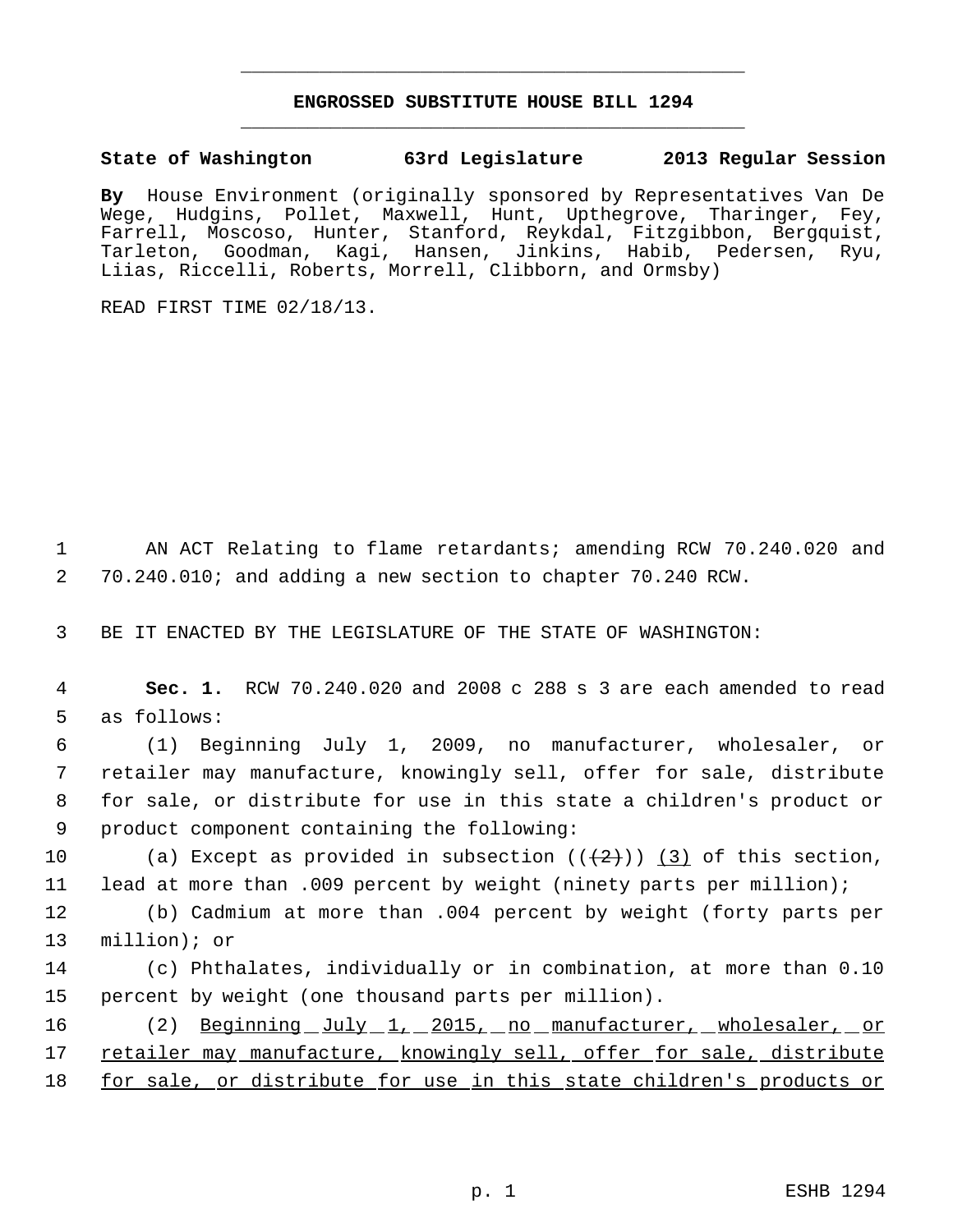residential upholstered furniture, as defined in RCW 70.76.010, containing TDCPP or TCEP in amounts greater than one hundred parts per million in any product component.

 (3) If determined feasible for manufacturers to achieve and necessary to protect children's health, the department, in consultation with the department of health, may by rule require that no manufacturer, wholesaler, or retailer may manufacture, knowingly sell, offer for sale, distribute for sale, or distribute for use in this state a children's product or product component containing lead at more than .004 percent by weight (forty parts per million).

 NEW SECTION. **Sec. 2.** A new section is added to chapter 70.240 RCW to read as follows:

 (1) Beginning July 1, 2015, no manufacturer, wholesaler, or retailer may manufacture, knowingly sell, offer for sale, distribute for sale or distribute for use in this state, residential upholstered furniture, as defined in RCW 70.76.010, or children's products containing a flame retardant not included in RCW 70.240.020 in any product component in amounts greater than one hundred parts per million identified by the department as a high priority chemical of high concern for children as required under RCW 70.240.030.

 (2) Except for TDCPP and TCEP, the department shall grant an exemption to restrictions under subsection (1) of this section for a length of time requested by the manufacturer, but not to exceed two years, if the manufacturer of residential upholstered furniture or children's products demonstrates, and the department determines, that there is no technically feasible safer alternative to meet applicable Washington state or federal fire safety standards.

 (3) Beginning July 1, 2015, at the request of the department, a manufacturer of residential upholstered furniture or children's products shall, within sixty days of the request, submit a certificate of compliance stating that the product or product component meets the requirements of subsection (1) of this section. A manufacturer required under any other state statute to provide a certificate of compliance may develop one certificate containing all required information.

(4) The certificate of compliance must include the following: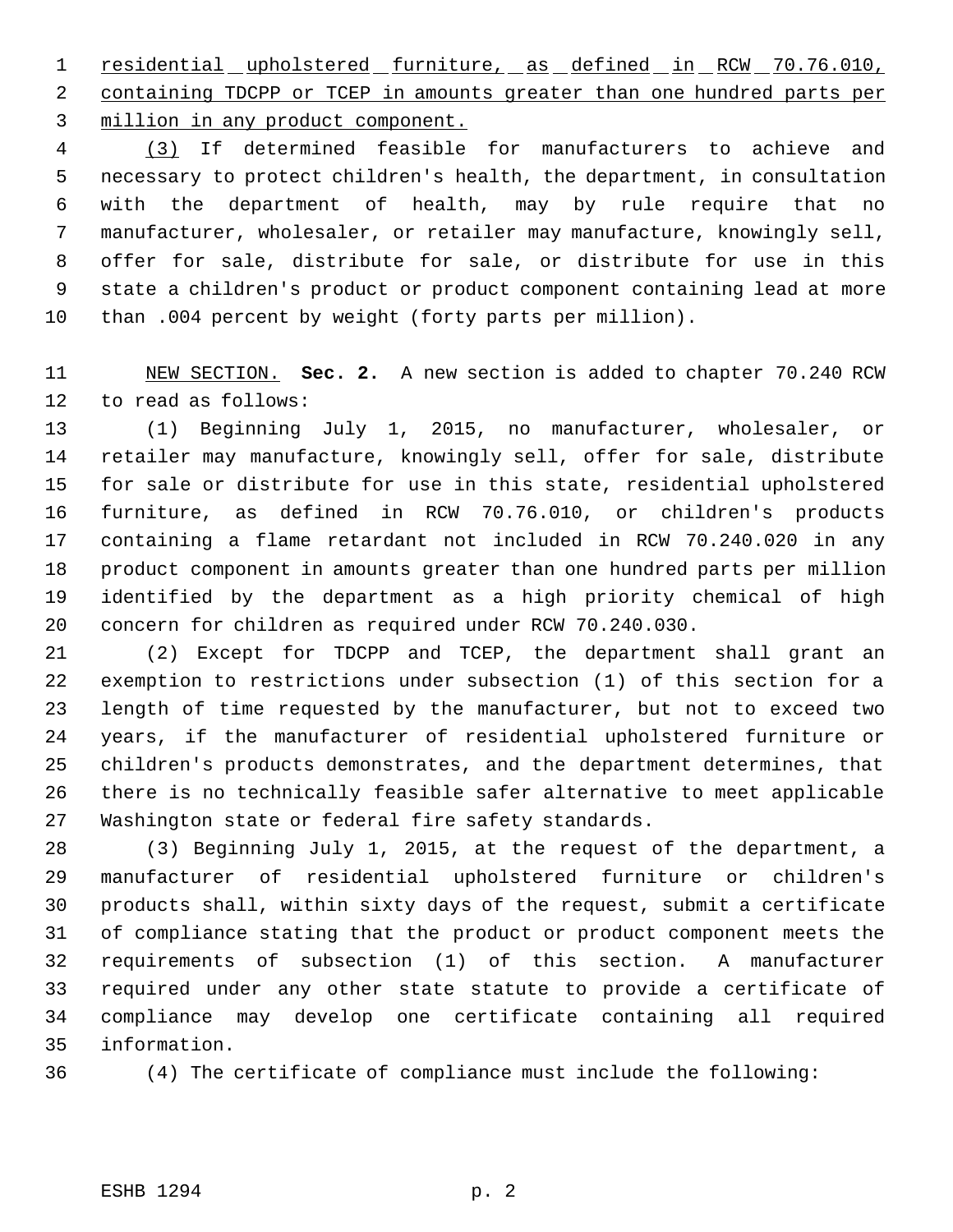(a) Chemical names and chemical abstracts service registry numbers for all chemicals present in the product or product component that act as flame retardants;

 (b) The specific basis upon which an exemption, if applicable, is claimed; and

 (c) The signature of an authorized official of the manufacturing company.

 (5) A manufacturer completing a certificate of compliance shall keep a copy of the certificate on file for as long as the product or product component contains flame retardants. If a manufacturer ceases to sell or distribute products or product components containing flame retardants, the manufacturer must retain the certificate on file for three years from the date of the last sale or distribution.

 **Sec. 3.** RCW 70.240.010 and 2008 c 288 s 2 are each amended to read as follows:

 The definitions in this section apply throughout this chapter unless the context clearly requires otherwise.

 (1) "Children's cosmetics" means cosmetics that are made for, marketed for use by, or marketed to children under the age of twelve. "Children's cosmetics" includes cosmetics that meet any of the following conditions:

 (a) Represented in its packaging, display, or advertising as appropriate for use by children;

 (b) Sold in conjunction with, attached to, or packaged together with other products that are packaged, displayed, or advertised as appropriate for use by children; or

(c) Sold in any of the following:

 (i) Retail store, catalogue, or online web site, in which a person exclusively offers for sale products that are packaged, displayed, or advertised as appropriate for use by children; or

 (ii) A discrete portion of a retail store, catalogue, or online web site, in which a person offers for sale products that are packaged, displayed, or advertised as appropriate for use by children.

 (2) "Children's jewelry" means jewelry that is made for, marketed for use by, or marketed to children under the age of twelve. "Children's jewelry" includes jewelry that meets any of the following conditions: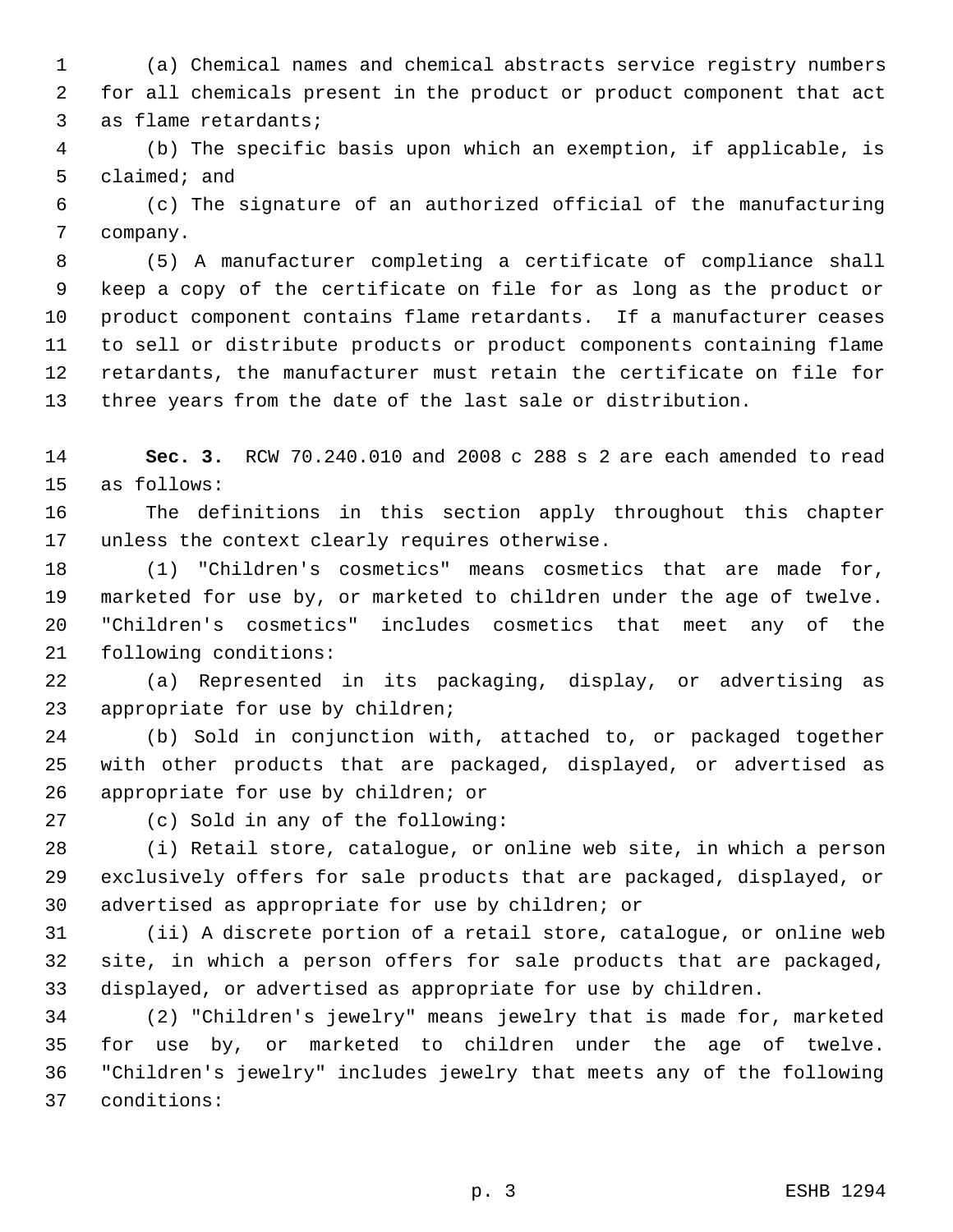(a) Represented in its packaging, display, or advertising as appropriate for use by children under the age of twelve;

 (b) Sold in conjunction with, attached to, or packaged together with other products that are packaged, displayed, or advertised as appropriate for use by children;

(c) Sized for children and not intended for use by adults; or

(d) Sold in any of the following:

8 (i) A vending machine;

 (ii) Retail store, catalogue, or online web site, in which a person exclusively offers for sale products that are packaged, displayed, or advertised as appropriate for use by children; or

 (iii) A discrete portion of a retail store, catalogue, or online web site, in which a person offers for sale products that are packaged, displayed, or advertised as appropriate for use by children.

(3)(a) "Children's product" includes any of the following:

(i) Toys;

17 (ii) Children's cosmetics;

(iii) Children's jewelry;

 (iv) A product designed or intended by the manufacturer to help a child with sucking or teething, to facilitate sleep, relaxation, or the feeding of a child, or to be worn as clothing by children; or

(v) Child car seats.

(b) "Children's product" does not include the following:

- (i) Batteries;
- (ii) Slings and catapults;
- (iii) Sets of darts with metallic points;

(iv) Toy steam engines;

(v) Bicycles and tricycles;

 (vi) Video toys that can be connected to a video screen and are operated at a nominal voltage exceeding twenty-four volts;

(vii) Chemistry sets;

 (viii) Consumer electronic products, including but not limited to personal computers, audio and video equipment, calculators, wireless phones, game consoles, and handheld devices incorporating a video screen, used to access interactive software and their associated peripherals;

 (ix) Interactive software, intended for leisure and entertainment, such as computer games, and their storage media, such as compact disks;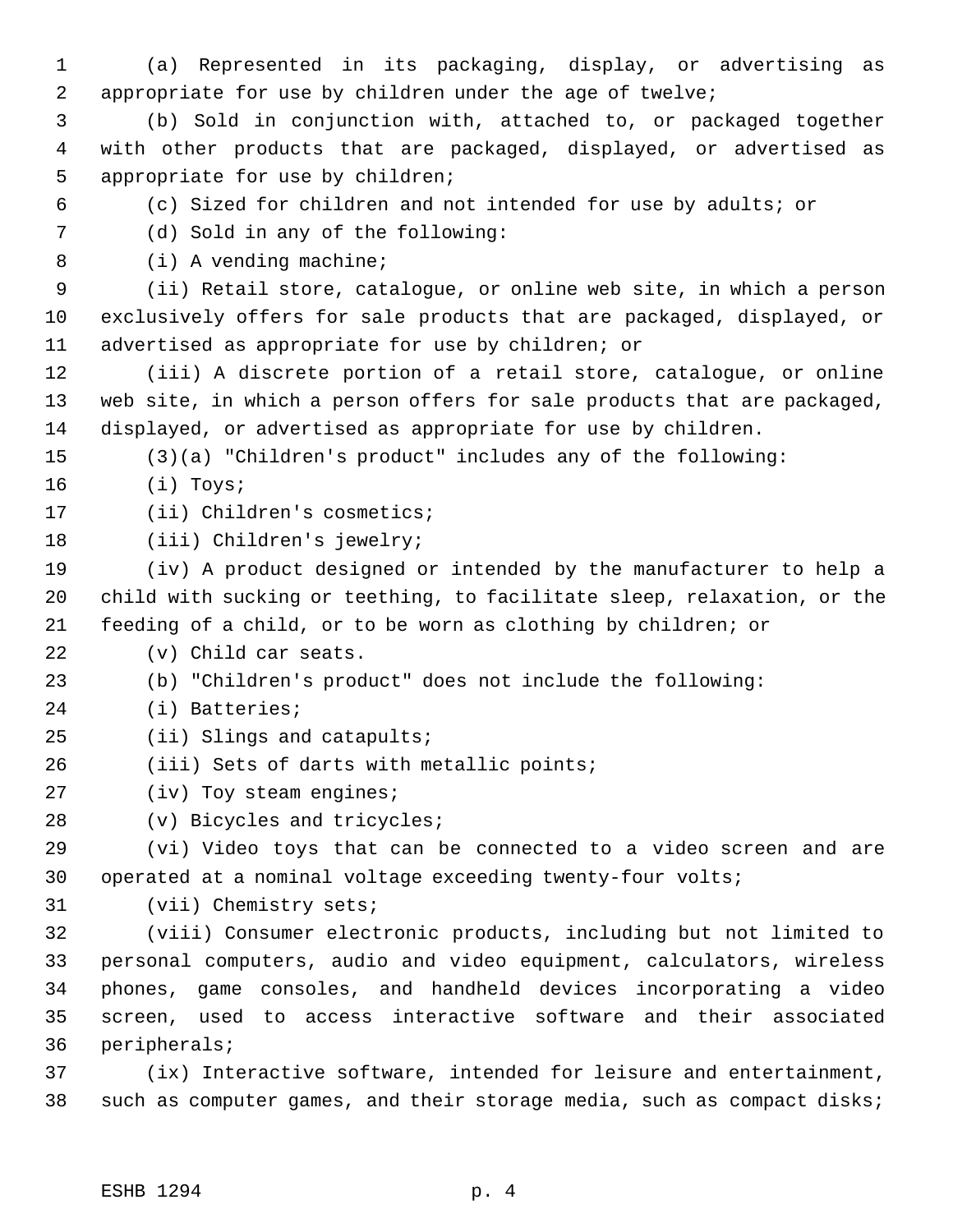- 
- (x) BB guns, pellet guns, and air rifles;

 (xi) Snow sporting equipment, including skis, poles, boots, snow boards, sleds, and bindings;

 (xii) Sporting equipment, including, but not limited to bats, balls, gloves, sticks, pucks, and pads;

- (xiii) Roller skates;
- (xiv) Scooters;
- (xv) Model rockets;

(xvi) Athletic shoes with cleats or spikes; and

(xvii) Pocket knives and multitools.

 (4) "Cosmetics" includes articles intended to be rubbed, poured, sprinkled, or sprayed on, introduced into, or otherwise applied to the human body or any part thereof for cleansing, beautifying, promoting attractiveness, or altering the appearance, and articles intended for use as a component of such an article. "Cosmetics" does not include soap, dietary supplements, or food and drugs approved by the United States food and drug administration.

(5) "Department" means the department of ecology.

 (6) "High priority chemical" means a chemical identified by a state agency, federal agency, or accredited research university, or other scientific evidence deemed authoritative by the department on the basis of credible scientific evidence as known to do one or more of the following:

 (a) Harm the normal development of a fetus or child or cause other developmental toxicity;

(b) Cause cancer, genetic damage, or reproductive harm;

(c) Disrupt the endocrine system;

 (d) Damage the nervous system, immune system, or organs or cause other systemic toxicity;

(e) Be persistent, bioaccumulative, and toxic; or

(f) Be very persistent and very bioaccumulative.

 (7) "Manufacturer" includes any person, firm, association, partnership, corporation, governmental entity, organization, or joint venture that produces a children's product or an importer or domestic distributor of a children's product. For the purposes of this subsection, "importer" means the owner of the children's product.

(8) "Phthalates" means di-(2-ethylhexyl) phthalate (DEHP), dibutyl